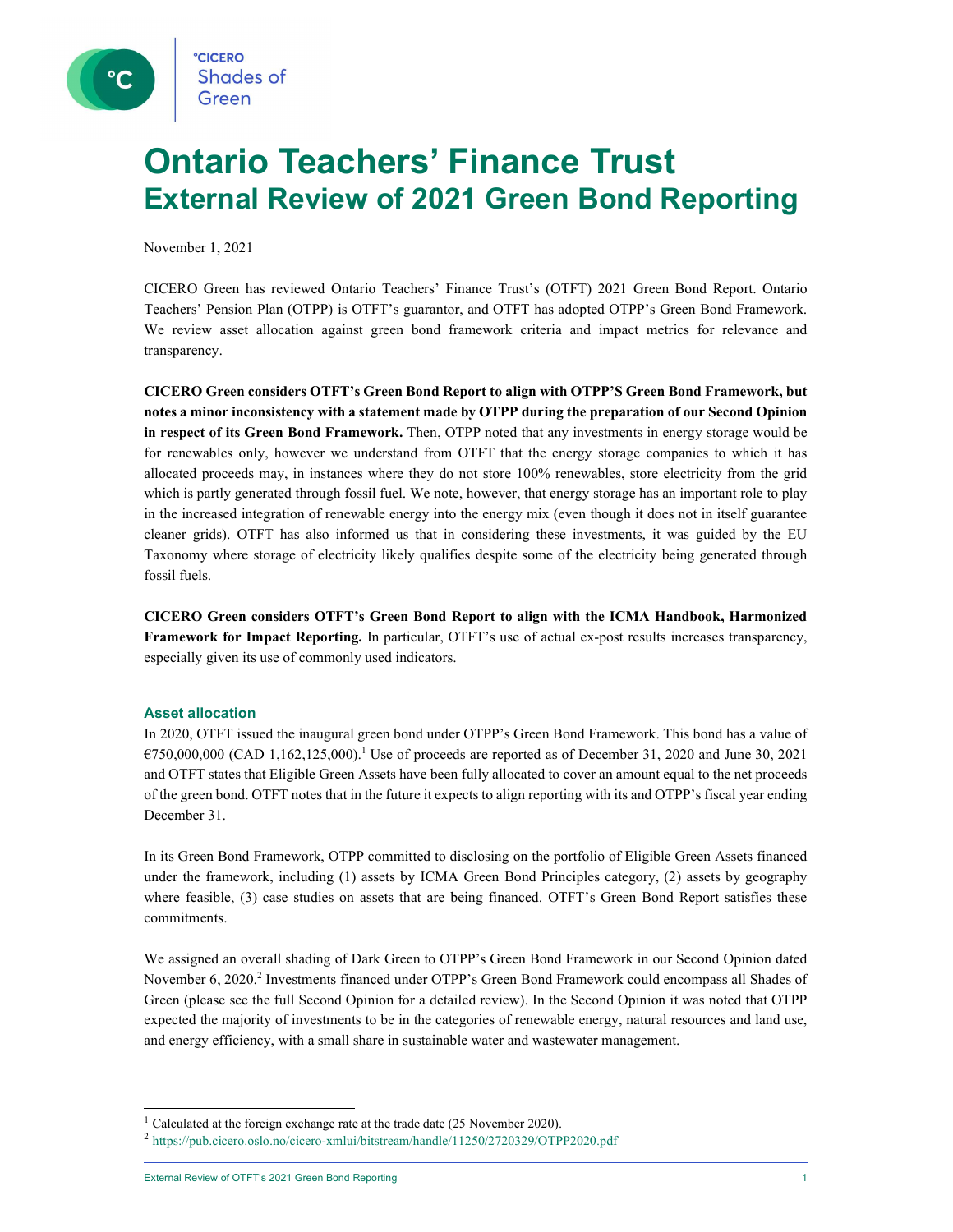OTFT has allocated green bond proceeds to four Eligible Green Assets in the Dark Green renewable energy category (namely allocation of proceeds to (i) an electricity distribution company, (ii) a renewable energy producer and operator, and (iii) two energy storage companies). Proceeds have also been allocated to one Eligible Green Asset in the Medium Green energy efficiency category (investment in a smart metering and environmental efficiency consulting company) and one Eligible Green Asset in the Dark Green climate change adaptation category (investment in a desalination plant). The Green Bond Report does not, however, include information on the precise proportion or amount of the green bond that has been allocated to each category.

CICERO Green finds no discrepancies in our review of OTFT's Green Bond Report against OTPP's Green Bond Framework, but notes a minor inconsistency with a statement made by OTPP during the preparation of our Second Opinion in respect of its Green Bond Framework. Then, OTPP noted that any investments in energy storage would be for renewables only, however we understand from OTFT that the energy storage companies to which it has allocated proceeds may, in instances where they do not store 100% renewables, store electricity from the grid which is partly generated through fossil fuel. We note, however, that energy storage has an important role to play in the increased integration of renewable energy into the energy mix (even though it does not in itself guarantee cleaner grids). Furthermore, the value of these investments is less than 3% of OTPP's portfolio of Eligible Green Assets and less than 7% of the value of the green bond. OTFT has also informed us that in considering these investments, it was guided by the EU Taxonomy where storage of electricity likely qualifies despite some of the electricity being generated through fossil fuels.

Under OTPP's Green Bond Framework, Eligible Green Assets were defined as investments in businesses that align with OTPP's Green Investment Principles and derive all, or substantially all of their revenue from eligible activities. OTPP informed us during the preparation of our Second Opinion that investments would focus on pure play companies or companies where all or significantly all of the business is in Eligible Green Assets. According to OTFT, it undertook extensive financial due diligence prior to the allocation of proceeds to ensure compliance with this criterion, centered around a detailed review of the portfolio company's financial statements. Only one investment was considered by OTFT to have less than 100% of revenues from Eligible Green Assets (where around 6% of revenues derive from activities that are not eligible under - but do not contravene - the Green Bond Framework).

OTFT has confirmed that the selection process for allocations of proceeds from the green bond was undertaken as described in its Green Bond Framework.

#### Impact metrics

OTFT's Green Bond Report reports impacts calculated for the year 2020 on an asset category level. The report shows impacts reflecting OTPP's ownership at two different dates: as of December 31, 2020 and as of June 30, 2021. As such, the impact figures as of June 30, 2021 contain the impacts for the year 2020 of allocations made after December 31, 2020. OTFT also pro-rates impact figures for June 30, 2021 according to the proportion of investments derived from the green bond issuance, thereby giving the impacts attributable to green bond investors.

Impact reporting for all asset categories includes at least one relevant and commonly used indicator. OTFT notes in its Green Bond Report that not all companies within an asset category report on all indicators included for that asset category. Each company, however, reports on at least one indicator. Core indicators in the ICMA Handbook, Harmonized Framework for Impact Reporting are included.<sup>3</sup> The inclusion of metrics commonly used for green bond reporting allows investors to better compare across issuances in the same sectors. Investors should, however,

<sup>3</sup> https://www.icmagroup.org/assets/documents/Sustainable-finance/2021-updates/Handbook-Harmonised-Framework-for-Impact-Reporting-June-2021-100621.pdf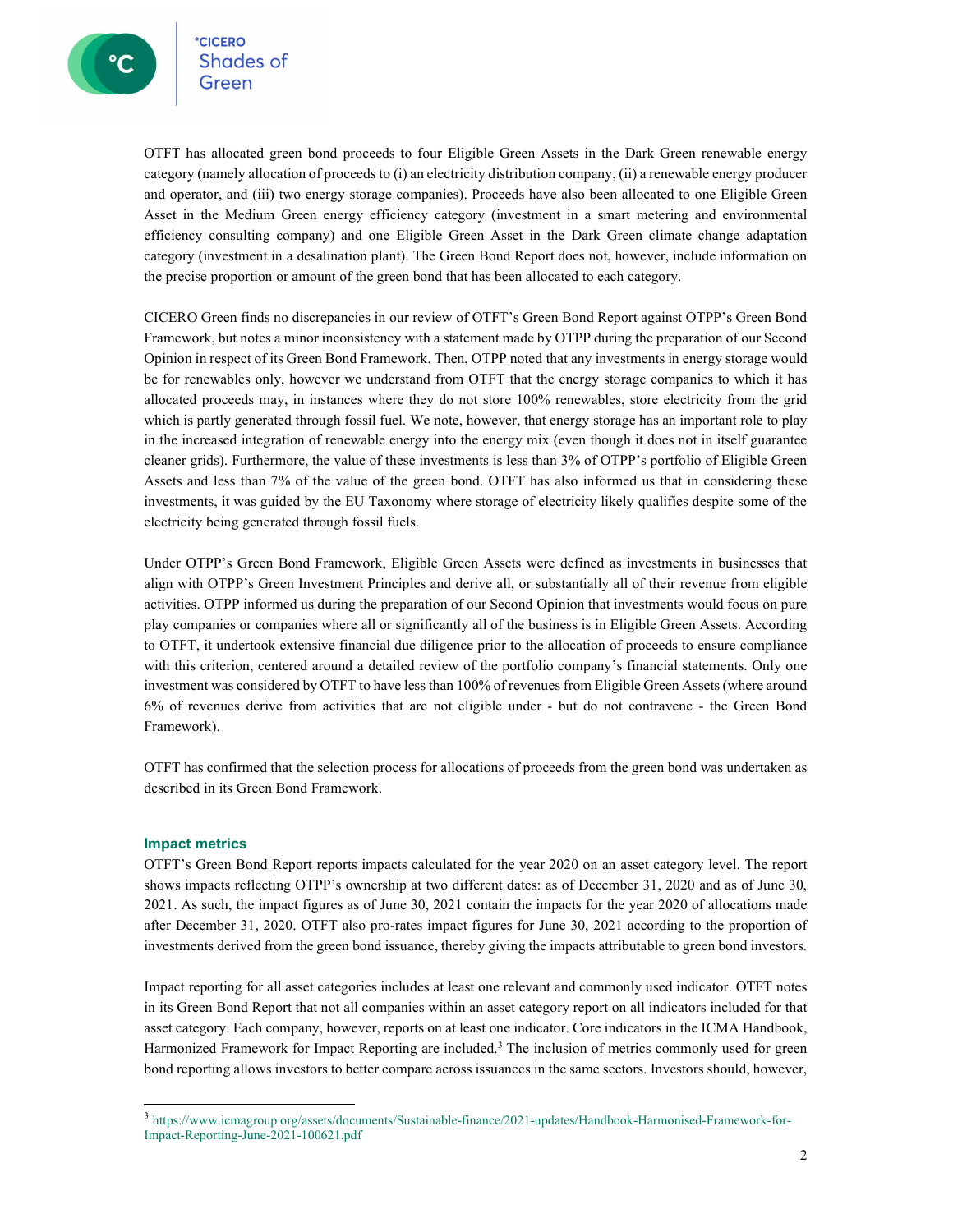

use caution when making these comparisons as methodologies, assumptions and baselines are typically not uniform.

OTFT includes certain relevant information on the methodologies and metrics applied. Investors should note, however, that each portfolio company undertakes its own calculations and uniformity of measurement or methodology cannot therefore be guaranteed. OTFT states that avoided greenhouse gas emissions are calculated using country-specific emission factors obtained from the International Energy Agency (IEA) and the International Institute for Sustainability Analysis and Strategy (IINAS).

OTFT has confirmed that no investments have been removed from the portfolio.

#### Principles for impact reporting

CICERO Green reviews the impact report against the ICMA Handbook, Harmonized Framework for Impact Reporting (the Handbook). In our opinion, the Handbook's recommendations are not all easily applied to a portfolio of equity investments such as those made under OTPP's Green Bond Framework. To the extent the Handbook can be applied, we find OTFT's Green Bond Report to follow its recommendations. By way of examples, OTFT reports impacts using a limited number of indicators contained in the Handbook. Given all companies were operational during 2020, OTFT reports actual results, which increases transparency. OTFT has confirmed that the selection process was undertaken as described in OTPP's Green Bond Framework and also discloses that all Eligible Green Assets have been fully allocated to cover an amount equal to the net proceeds of the green bond.

#### Terms

CICERO Shades of Green provides a review of OTFT's annual reporting based on documentation provided by OTFT and OTPP and information gathered during teleconferences and e-mail correspondence with OTFT and OTPP. OTFT and OTPP are solely responsible for providing accurate information. All financial aspects of the sustainable finance reporting - including the financial performance of the bond and the value of any investments in the bond - are outside of our scope, as are general governance issues such as corruption and misuse of funds. CICERO Shades of Green does not validate nor certify the existence of investments and does not validate nor certify the climate effects of investments. Our objective has been to provide an assessment of the extent to which the bond has met the allocation and reporting criteria established in the 2020 Green Bond framework. The review is intended to inform OTFT and OTPP management, investors and other interested stakeholders in the OTFT green bond and has been made based on the information provided to us. CICERO Shades of Green cannot be held liable if estimates, findings, opinions or conclusions are incorrect. Our review does not follow verification or assurance standards and we can therefore not provide assurance that the information presented does not contain material discrepancies.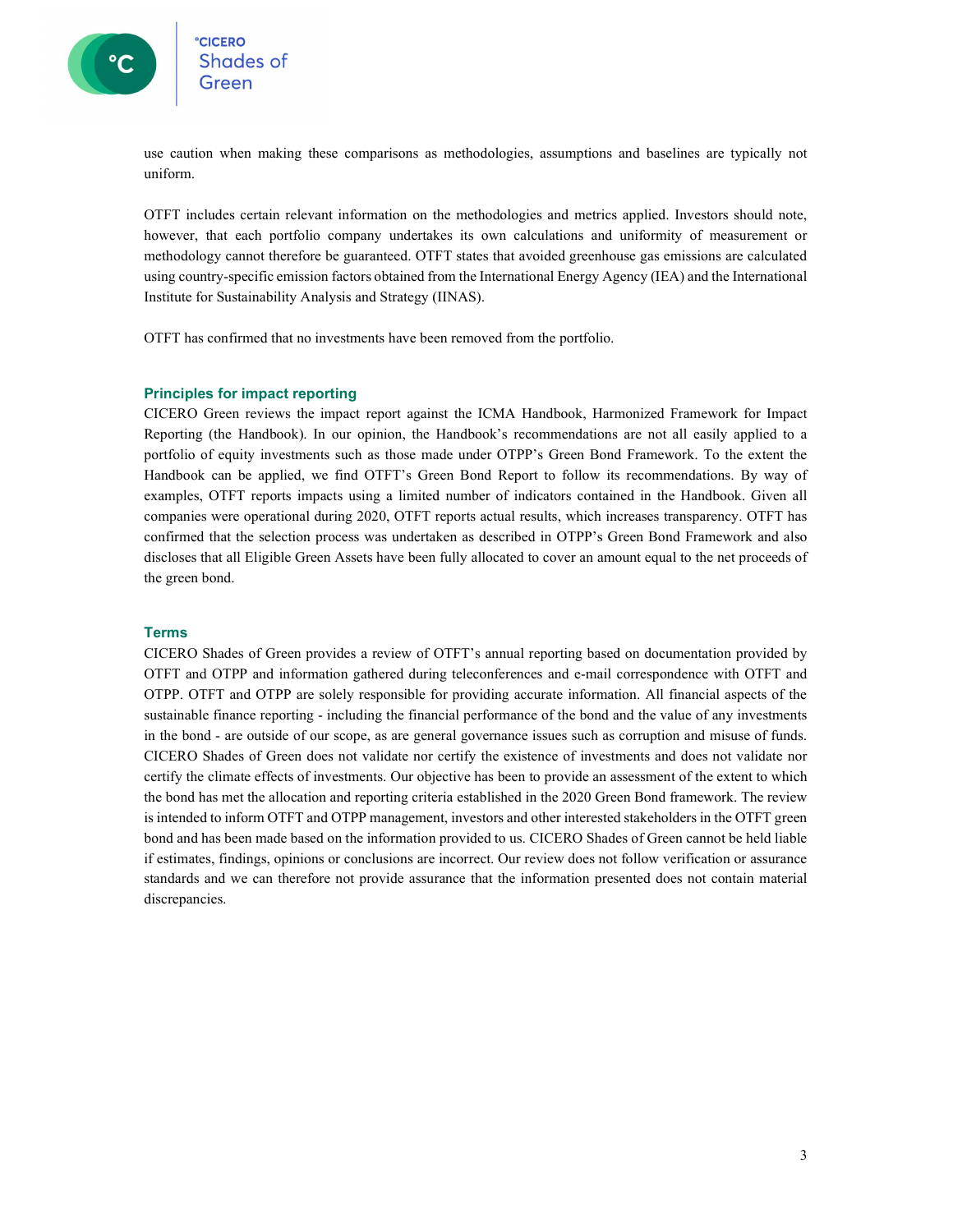

## Detailed Review

| Category            | Description                                                                                                                                                                                                                                                   | Review against framework criteria                                                                                                                                                                                                                                                                                                                                                                                                                                                                                                                                                                                                                                                                                                                                                                                                                                                                                                          | <b>Impact Metrics</b>                                                                                                                                                                                                                                             | Relevance of metrics                                                                                                                                                                                                                                                                           | Transparency considerations                                                                                                                                                                                                                                                                                                                                                                                                                            |
|---------------------|---------------------------------------------------------------------------------------------------------------------------------------------------------------------------------------------------------------------------------------------------------------|--------------------------------------------------------------------------------------------------------------------------------------------------------------------------------------------------------------------------------------------------------------------------------------------------------------------------------------------------------------------------------------------------------------------------------------------------------------------------------------------------------------------------------------------------------------------------------------------------------------------------------------------------------------------------------------------------------------------------------------------------------------------------------------------------------------------------------------------------------------------------------------------------------------------------------------------|-------------------------------------------------------------------------------------------------------------------------------------------------------------------------------------------------------------------------------------------------------------------|------------------------------------------------------------------------------------------------------------------------------------------------------------------------------------------------------------------------------------------------------------------------------------------------|--------------------------------------------------------------------------------------------------------------------------------------------------------------------------------------------------------------------------------------------------------------------------------------------------------------------------------------------------------------------------------------------------------------------------------------------------------|
| Renewable<br>Energy | 1) Investment in<br>electricity<br>distribution<br>company<br>2) Investment in<br>owner and<br>operator of wind,<br>concentrated<br>solar,<br>photovoltaic<br>solar and<br>transmission<br>projects<br>3) Investment in<br>two energy<br>storage<br>companies | No discrepancies identified<br>1) Electricity distribution company<br>OTFT considers 100% of revenues to<br>derive from eligible activities.<br>The company supports the integration<br>of renewable energy into the grid e.g.<br>connecting small-scale renewable<br>energy producers to the grid and its<br>online marketplace where consumers<br>can buy solar panels. This aligns with<br>the criteria in OTPP's framework that<br>proceeds in this category are allocated<br>to 'equipment to enable the generation,<br>development, and integration of<br>renewables'.<br>A well-functioning grid network is a<br>prerequisite for increased<br>electrification. According to OTFT, in<br>2020 the company carried 12% of<br>renewable electricity in its country of<br>operation.<br>OTFT assessed the company's<br>approach to climate resilience (e.g.<br>burying of cabling to increase<br>protection from extreme weather), its | GWh of renewable<br>energy generated<br>and/or transmitted<br>per annum.<br>tCO <sub>2</sub> e avoided<br>annually.<br>MWh total battery<br>usable energy<br>generation capacity<br>(OTFT has confirmed<br>this is installed<br>capacity at 31<br>December 2020). | Metrics provide a good<br>✓<br>indication of investment<br>impact.<br>GWh of renewable energy<br>generated and/or<br>transmitted per annum and<br>$tCO2e$ avoided annually<br>are commonly used in<br>green bond reporting and<br>are in line with core<br>indicators in the ICMA<br>Handbook. | Impacts of the electricity<br>✓<br>distribution company are<br>only attributed to OTFT<br>in its calculation of<br>impacts as of June 30,<br>2020, given this<br>investment occurred in<br>2021.<br>Country-specific emission<br>$\checkmark$<br>factors used to calculate<br>tCO <sub>2</sub> e avoided provided<br>by the International<br>Energy Agency (IEA).<br>Ex post impacts.<br>Each portfolio company<br>undertakes its own<br>calculations. |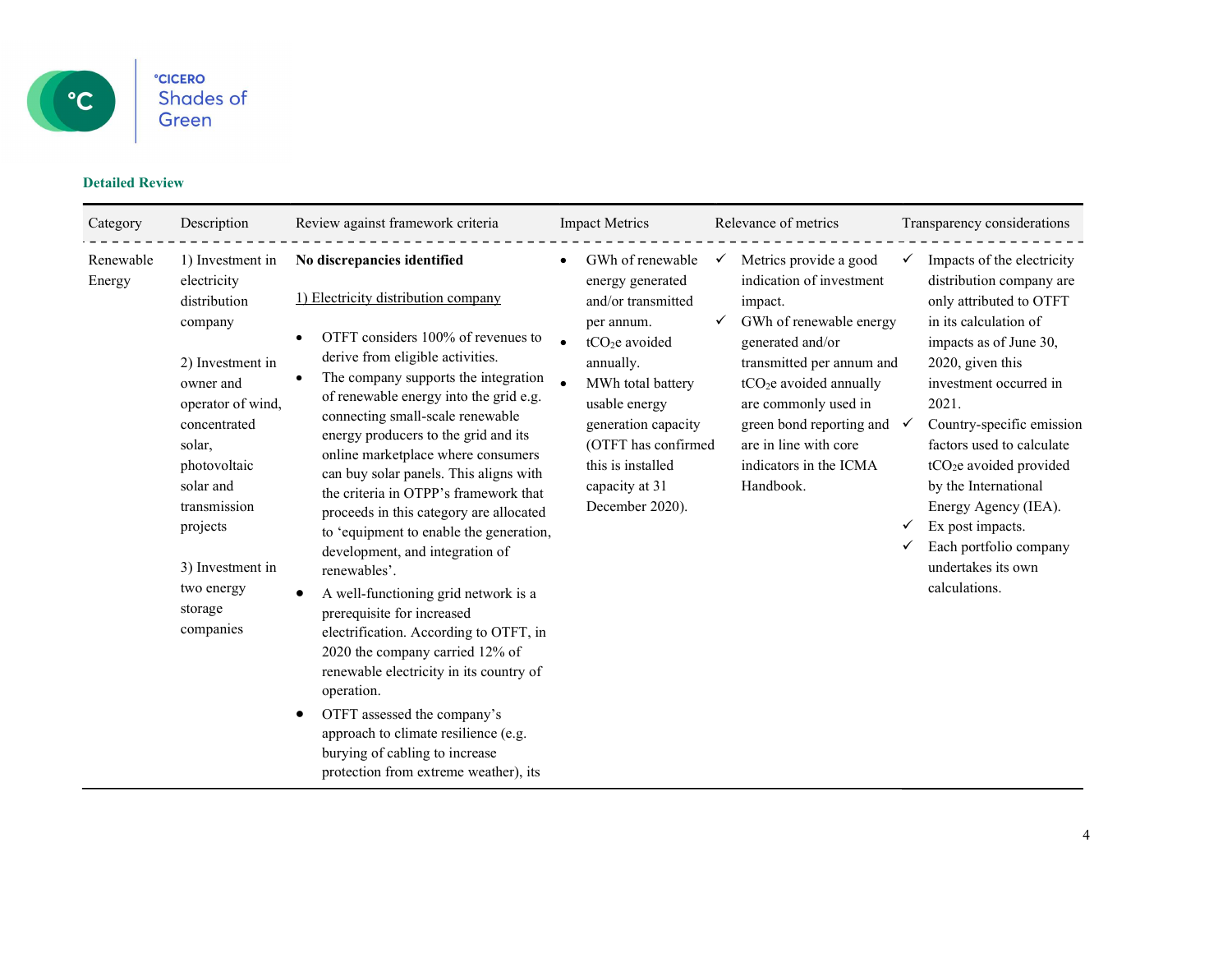**CICERO** Shades of Green

> approach to recycling and re-use of materials, and its activities to promote renewable energies (e.g. commissioning the largest battery connected to the distribution network).

2) Renewable energy owner and operator

- OTFT considers 100% of revenues to derive from eligible activities.
- The company's concentrated solar power plants use natural gas for startup and back-up power. OTFT notes that it considers 0.3% of the total energy produced by the company to have been generated as a result of this use of natural gas.
- OTFT considered the approach of the company to environmental matters e.g. its use of Global ESG Benchmark for Real Assets (GRESB) assessments and use as environmental and social impact assessments.

## 3) Energy storage companies

 We do find a minor inconsistency with a clarification given by OTPP during the preparation of our Second Opinion in respect of its Green Bond Framework. Then, OTPP noted that any investments in energy storage would be for renewables only. We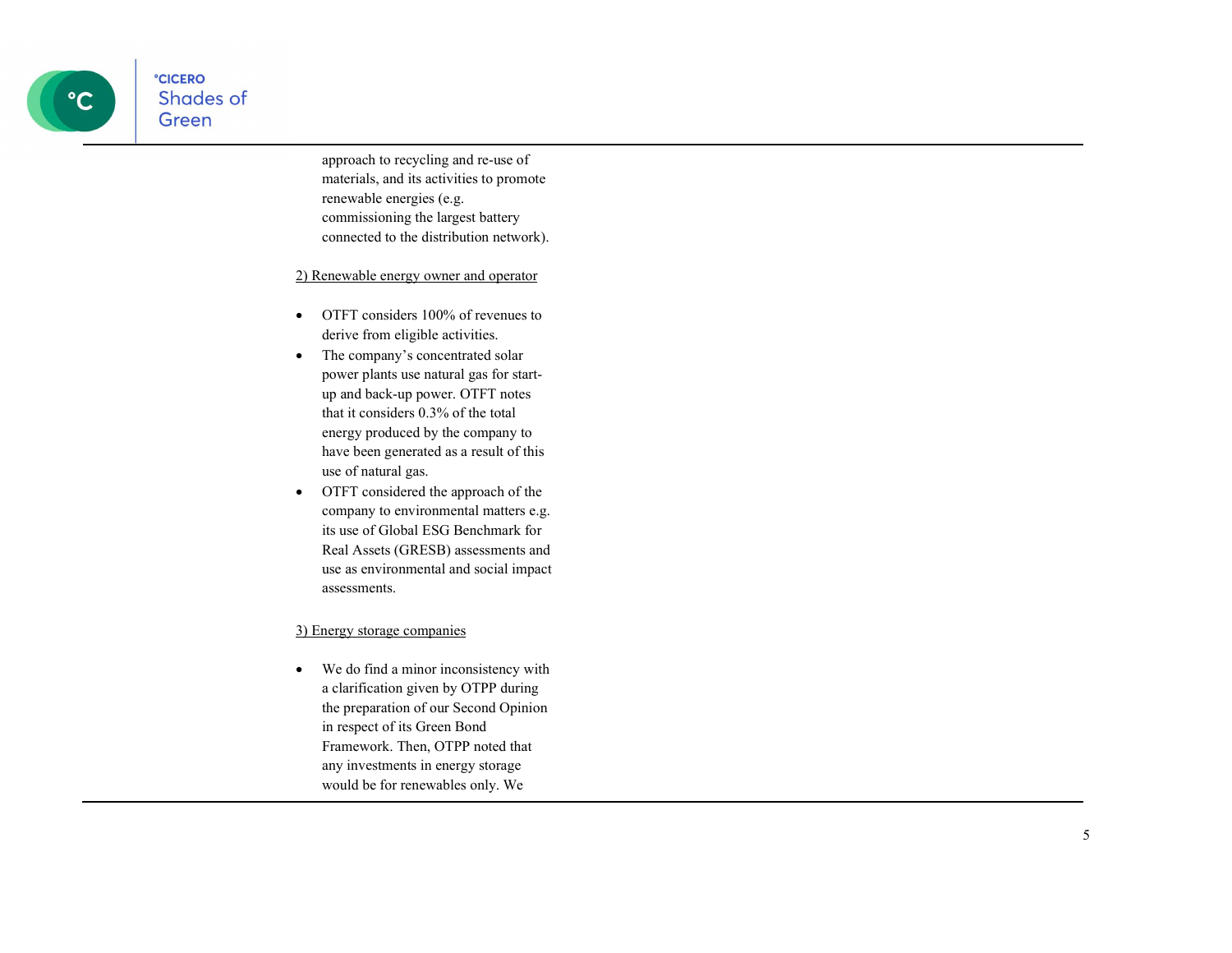

| LILERU    |  |
|-----------|--|
| Shades of |  |
|           |  |
| Green     |  |
|           |  |
|           |  |

understand from OTFT, however, that the energy storage companies to which it has allocated proceeds may, in instances where they do not store 100% renewables, store electricity from the grid which is partly generated through fossil fuels. OTFT has informed us that in considering these investments, it was guided by the EU Taxonomy. In considering the EU Taxonomy, OTFT confirmed it also considered the Do-No-Significant-Harm criteria, for example consideration of reuse and recycling at end of life.

- OTFT considers 100% of revenues to derive from eligible activities.
- Energy storage has an important role to play in the increased integration of renewable energy into the energy mix but does not in itself guarantee cleaner grids.

| Energy<br>Efficiency | Investment in a<br>smart metering                           | No discrepancies identified                                                                                                                                                                                                                                                    | Annual energy<br>savings (GWh).         | v      | Metrics provide a good<br>indication of asset impact. $\checkmark$                                                                  | Ex post impacts.<br>Country-specific emission                                                                                                                                                                       |
|----------------------|-------------------------------------------------------------|--------------------------------------------------------------------------------------------------------------------------------------------------------------------------------------------------------------------------------------------------------------------------------|-----------------------------------------|--------|-------------------------------------------------------------------------------------------------------------------------------------|---------------------------------------------------------------------------------------------------------------------------------------------------------------------------------------------------------------------|
|                      | and<br>environmental<br>efficiency<br>consulting<br>company | OTFT considers this to be an eligible<br>investment per its Green Bond<br>Framework as 'substantially all'<br>revenues derive from eligible activities<br>(around 94%, with the remaining<br>around 6% of revenues from activities<br>that are not eligible under - but do not | tCO <sub>2</sub> e avoided<br>annually. | ✓<br>v | All metrics are commonly<br>used in green bond<br>reporting.<br>Indicators in line with core<br>indicators in the ICMA<br>Handbook. | factors used to calculate<br>tCO <sub>2</sub> e avoided provided<br>by the International<br>Institute for Sustainability<br>Analysis and Strategy.<br>Each portfolio company<br>undertakes its own<br>calculations. |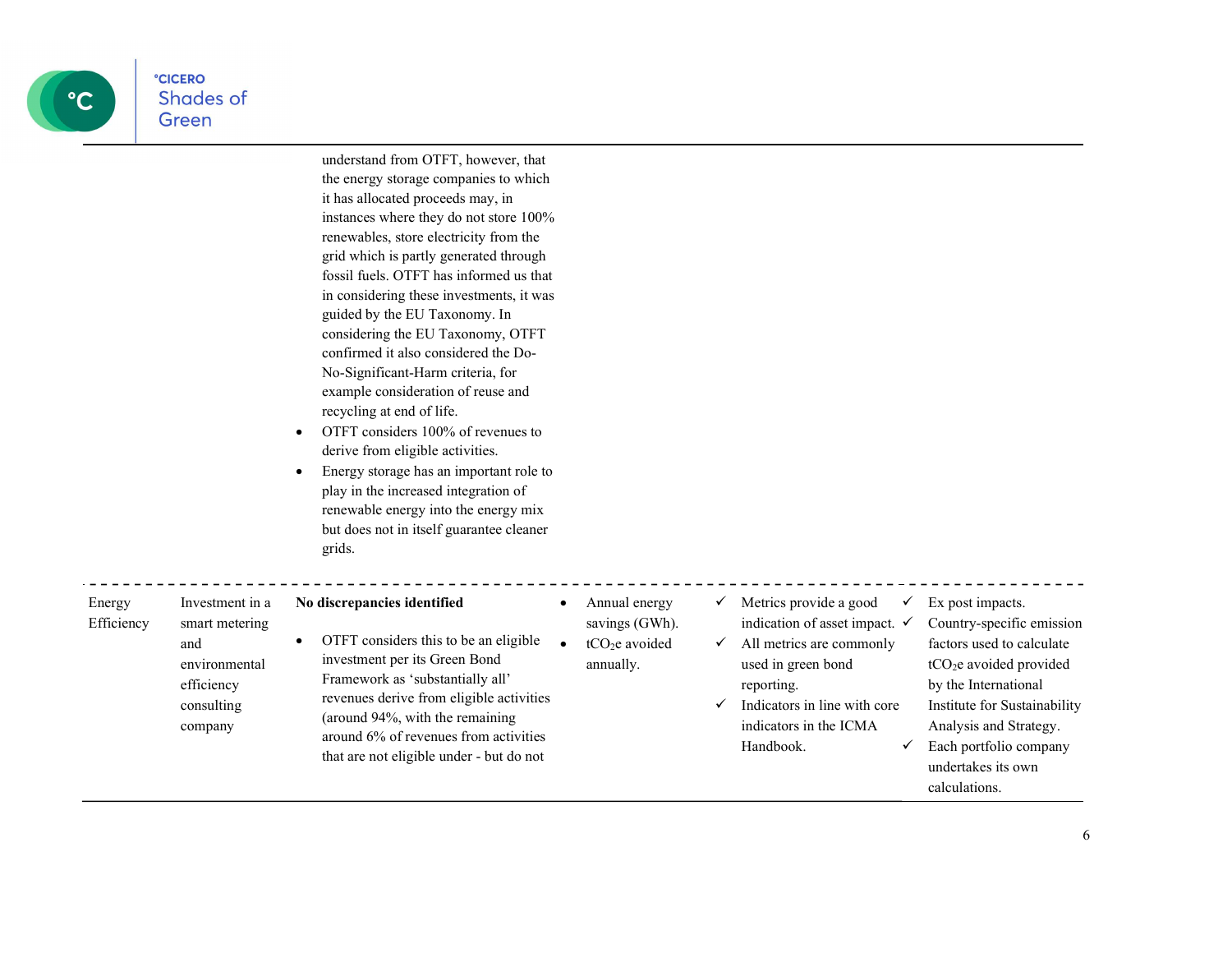

|                                 |                                       | contravene - the Green Bond<br>Framework).<br>As smart metering is directed at end-<br>users, it can lead to efficiency in fossil<br>fuel-based equipment. This can lead to<br>lock-in and rebound effects.                                                                                                                                                                                                                                                                                                                                                                                                                                                                                           |                                                           |        |                                                                                                                                                                 |                                                                                   |
|---------------------------------|---------------------------------------|-------------------------------------------------------------------------------------------------------------------------------------------------------------------------------------------------------------------------------------------------------------------------------------------------------------------------------------------------------------------------------------------------------------------------------------------------------------------------------------------------------------------------------------------------------------------------------------------------------------------------------------------------------------------------------------------------------|-----------------------------------------------------------|--------|-----------------------------------------------------------------------------------------------------------------------------------------------------------------|-----------------------------------------------------------------------------------|
| Climate<br>Change<br>Adaptation | Investment in a<br>desalination plant | No discrepancies found<br>OTFT considers 100% of revenues to<br>derive from eligible activities.<br>The plant is in a region where high<br>levels of water stress are expected in<br>the near future. Under its license, the<br>plant only operates when storage in the<br>region's major dams falls below 60%<br>and until they recover to 70%.<br>The plant runs on 100% renewable<br>٠<br>energy. This is welcome given the<br>energy intensive nature of desalination.<br>In its selection process, OTFT noted<br>the company has one of the most<br>stringent marine environment<br>monitoring programs in place and<br>around one-third of land at the plant is<br>kept as a conservation area. | Annual water<br>produced and treated<br>(m <sup>3</sup> ) | ✓<br>✓ | Metric provides a good<br>indication of asset impact. $\checkmark$<br>The ICMA Handbook<br>includes water availability<br>as a climate-adaptation<br>indicator. | Ex post impacts.<br>Each portfolio company<br>undertakes its own<br>calculations. |